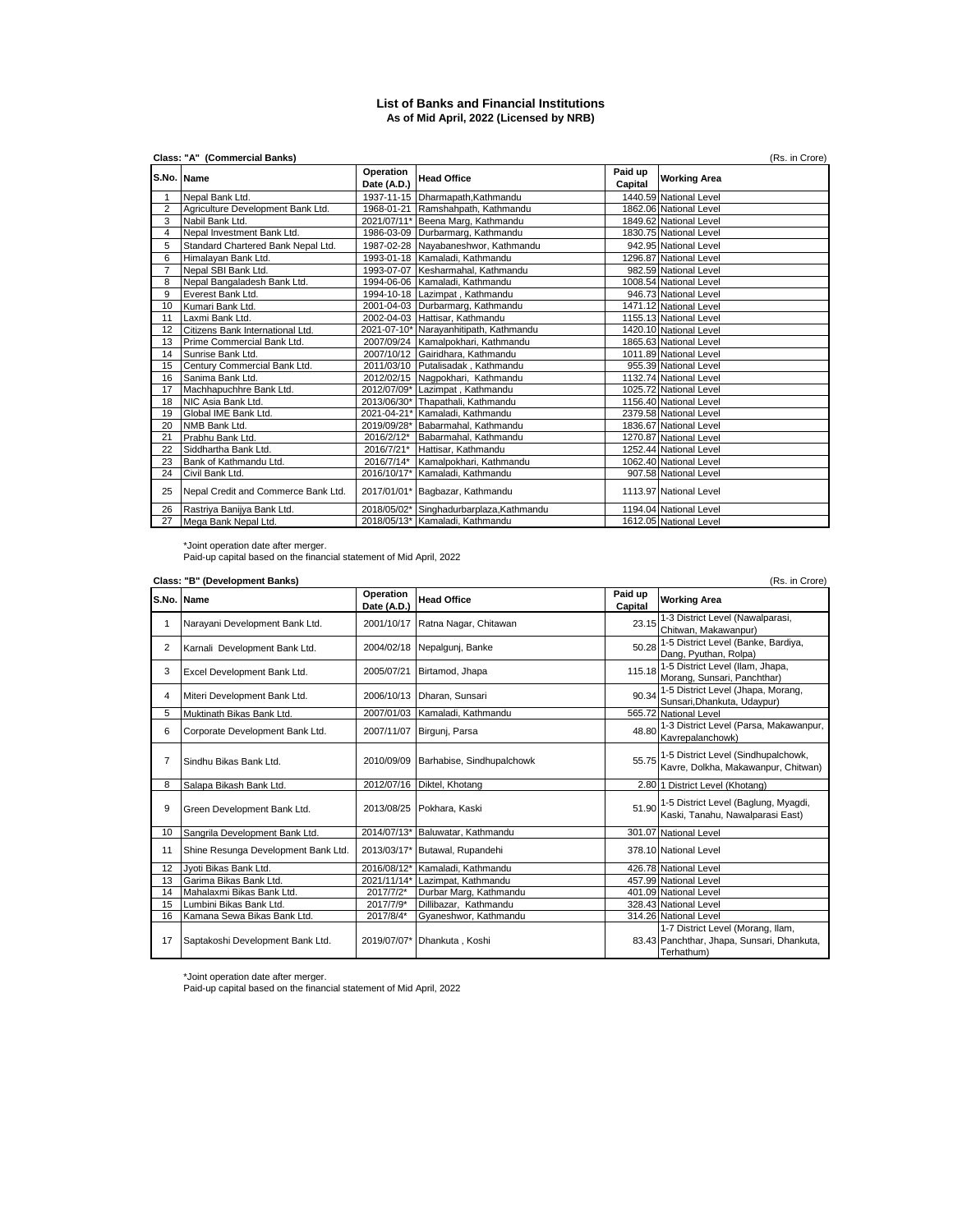| 2<br>3<br>4<br>5<br>6<br>7<br>8<br>9<br>Ltd<br>10<br>Finance Ltd.<br>11<br>12<br>13<br>14 | Nepal Finance Ltd.<br>Nepal Share Markets and Finance Ltd.<br>Goodwill Finance Ltd.<br>Progressive Finance Ltd.<br>Janaki Finance Co. Ltd.<br>Pokhara Finance Ltd.<br>Multipurpose Finance Co. Ltd | 1995/5/15<br>1996/02/26 | 2021-07-11* Kamaladi, Kathmandu<br>1993/10/19 Ramshahapath, Kathmandu<br>Hattisar, Kathmandu<br>Tinkune, Kathmandu<br>1997/03/07 Janakpurdham, Dhanusha<br>1997/03/16 Pokhara, Kaski<br>1998/04/15 Rajbiraj, Saptari | 49.35 National Level<br>23.33 National Level<br>94.61 National Level<br>80.01 National Level<br>69.05 Province No. 2<br>104.09 National Level |
|-------------------------------------------------------------------------------------------|----------------------------------------------------------------------------------------------------------------------------------------------------------------------------------------------------|-------------------------|----------------------------------------------------------------------------------------------------------------------------------------------------------------------------------------------------------------------|-----------------------------------------------------------------------------------------------------------------------------------------------|
|                                                                                           |                                                                                                                                                                                                    |                         |                                                                                                                                                                                                                      |                                                                                                                                               |
|                                                                                           |                                                                                                                                                                                                    |                         |                                                                                                                                                                                                                      |                                                                                                                                               |
|                                                                                           |                                                                                                                                                                                                    |                         |                                                                                                                                                                                                                      |                                                                                                                                               |
|                                                                                           |                                                                                                                                                                                                    |                         |                                                                                                                                                                                                                      |                                                                                                                                               |
|                                                                                           |                                                                                                                                                                                                    |                         |                                                                                                                                                                                                                      |                                                                                                                                               |
|                                                                                           |                                                                                                                                                                                                    |                         |                                                                                                                                                                                                                      |                                                                                                                                               |
|                                                                                           |                                                                                                                                                                                                    |                         |                                                                                                                                                                                                                      | 45.20 1-5 District Level(Saptari, Siraha,<br>Dhanusha, Mahottari, Sarlahi)                                                                    |
|                                                                                           | Samriddhi Finance Company Limited                                                                                                                                                                  |                         | 2001/08/10 Hetauda, Makawanpur                                                                                                                                                                                       | 72.49 National Level                                                                                                                          |
|                                                                                           | Capital Merchant Banking & Finance                                                                                                                                                                 | 2002/02/01              | Battisputali, Kathmandu                                                                                                                                                                                              | 93.51 National Level                                                                                                                          |
|                                                                                           | Guheshwori Merchant Banking &                                                                                                                                                                      |                         | 2002/06/13 Pulchowk, Lalitpur                                                                                                                                                                                        | 95.04 National Level                                                                                                                          |
|                                                                                           | <b>ICFC Finance Ltd.</b>                                                                                                                                                                           |                         | 2004/07/15 Tangal, Kathmandu                                                                                                                                                                                         | 112.71 National Level                                                                                                                         |
|                                                                                           | Manjushree Finance Ltd.                                                                                                                                                                            |                         | 2007/10/17 Nayabaneshwor, Kathmandu                                                                                                                                                                                  | 135.16 National Level                                                                                                                         |
|                                                                                           | Reliance Finance Ltd.                                                                                                                                                                              |                         | 2014/05/08* Pradarsani Marg, Kathmandu                                                                                                                                                                               | 105.30 National Level                                                                                                                         |
|                                                                                           | Gorkhas Finance Ltd.                                                                                                                                                                               | 2016/4/10*              | Dillibazar, Kathmandu                                                                                                                                                                                                | 86.80 National Level                                                                                                                          |
| 15                                                                                        | Shree Investment & Finance Co. Ltd.                                                                                                                                                                |                         | 2017/02/01* Dillibazar, Kathmandu                                                                                                                                                                                    | 95.87 National Level                                                                                                                          |
| 16                                                                                        |                                                                                                                                                                                                    |                         | 2017/03/23* Kupondole, Lalitpur                                                                                                                                                                                      | 94.89 National Level                                                                                                                          |
| Best Finance Ltd.<br>17                                                                   | Central Finance Ltd.                                                                                                                                                                               |                         | 2018/08/02* Chabahil, Kathmandu                                                                                                                                                                                      | 82.89 National Level                                                                                                                          |

| Class:<br>(Micro F<br><b>"D"</b><br>د Finance Financial Institutions)<br>'Rs. | Crore) |  |
|-------------------------------------------------------------------------------|--------|--|
|-------------------------------------------------------------------------------|--------|--|

| S.No           | Name                                                    | Operation<br>Date (A.D.) | <b>Head Office</b>                 | Paid up<br>Capital | <b>Working Area</b>                                                                                                                                                                                                              |
|----------------|---------------------------------------------------------|--------------------------|------------------------------------|--------------------|----------------------------------------------------------------------------------------------------------------------------------------------------------------------------------------------------------------------------------|
| 1              | Nirdhan Utthan Laghubitta Bittiya<br>Sanstha Ltd.       | 1999/07/17               | Naxal, Kathmandu                   |                    | 219.50 National Level                                                                                                                                                                                                            |
| $\overline{2}$ | RMDC Laghubitta Bittiya Sanstha Ltd.                    | 1999/12/06               | Putalisadak, Kathmandu             |                    | 124.11 National Level                                                                                                                                                                                                            |
| 3              | Deprosc Laghubitta Bittiya Sanstha Ltd.                 | 2001/07/03               | Bharatpur, Chitwan                 |                    | 138.75 National Level                                                                                                                                                                                                            |
| 4              | Chhimek Laghubitta Bittiya Sanstha Ltd.                 | 2001/12/10               | Old Baneshwor, Kathmandu           |                    | 232.41 National Level                                                                                                                                                                                                            |
| 5              | Swabalamban Laghubitta Bittiya<br>Sanstha Ltd.          | 2002/02/22               | Kamal Pokhari, Kathmandu           |                    | 112.22 National Level                                                                                                                                                                                                            |
| 6              | Sana Kisan Bikas Laghubitta Bittiya<br>Sanstha Ltd.     | 2002/03/11               | Babarmahal, Kathmandu              |                    | 156.44 National Level                                                                                                                                                                                                            |
| $\overline{7}$ | Nerude Laghubitta Bittiya Sanstha Ltd.                  | 2007/06/15               | Biratnagar, Morang                 |                    | 60.00 National Level                                                                                                                                                                                                             |
| 8              | Mithila Laghubitta Bittiya Sanstha Ltd.                 | 2009/04/29               | Dhalkebar, Dhanusha                |                    | 13.63 Province No. 2                                                                                                                                                                                                             |
| 9              | Sworojagar Laghubitta Bittiya Sanstha<br>Ltd.           | 2009/12/16               | Banepa, Kavre                      |                    | 51.41 National Level                                                                                                                                                                                                             |
| 10             | First Microfinance Laghubitta Bittiya<br>Sanstha Ltd.   | 2009/12/28               | Gyaneshwor, Kathmandu              |                    | 96.45 National Level                                                                                                                                                                                                             |
| 11             | Kalika Laghubitta Bittiya Sanstha Ltd.                  | 2020/01/08*              | Pokhara, Kaski                     |                    | 31.29 National Level                                                                                                                                                                                                             |
| 12             | Mirmire Laghubitta Bittiya Sanstha Ltd.                 | 2010/09/23               | Banepa, Kavre                      |                    | 52.21 National Level                                                                                                                                                                                                             |
| 13             | Janautthan Samudayik Laghubitta<br>Bittiya Sanstha Ltd. | 2010/11/09               | Butwal, Rupandehi                  | 11.83              | 19 District Level (Kailali, Kanchanpur,<br>Banke, Bardiya, Dang, Kapilvastu,<br>Rupandehi, Nawalparasi East,<br>Nawalparasi West, Chitwan, Parsa,<br>Surkhet, Dadeldhura, Gulmi, Palpa,<br>Tanahu, Arghakhachi, Pyuthan, Salyan) |
| 14             | Suryodaya Womi Laghubitta Bittiya<br>Sanstha Ltd.       | 2022/04/02*              | Banepa, Kavre                      |                    | 79.19 National Level                                                                                                                                                                                                             |
| 15             | Laxmi Laghubitta Bittiya Sanstha Ltd.                   | 2012/06/04               | Maharajgunj, Kathmandu             |                    | 38.41 National Level                                                                                                                                                                                                             |
| 16             | Civil Laghubitta Bittiya Sanstha Ltd.                   | 2012/07/05               | Chuchepati, Kathmandu              |                    | 28.81 National Level                                                                                                                                                                                                             |
| 17             | Vijaya Laghubitta Bittiya Sanstha Ltd.                  |                          | 2013-03-28 Gaidakot, Nawalparasi   |                    | 32.00 National Level                                                                                                                                                                                                             |
| 18             | NMB Laghubitta Bittiya Sanstha Ltd.                     | 2013-03-31               | Pokhara-Hemja, Kaski               |                    | 65.59 National Level                                                                                                                                                                                                             |
| 19             | FORWARD Microfinance Laghubitta<br>Bittiya Sanstha Ltd. |                          | 2013-05-17 Duhabi Bhaluwa, Sunsari |                    | 84.45 National Level                                                                                                                                                                                                             |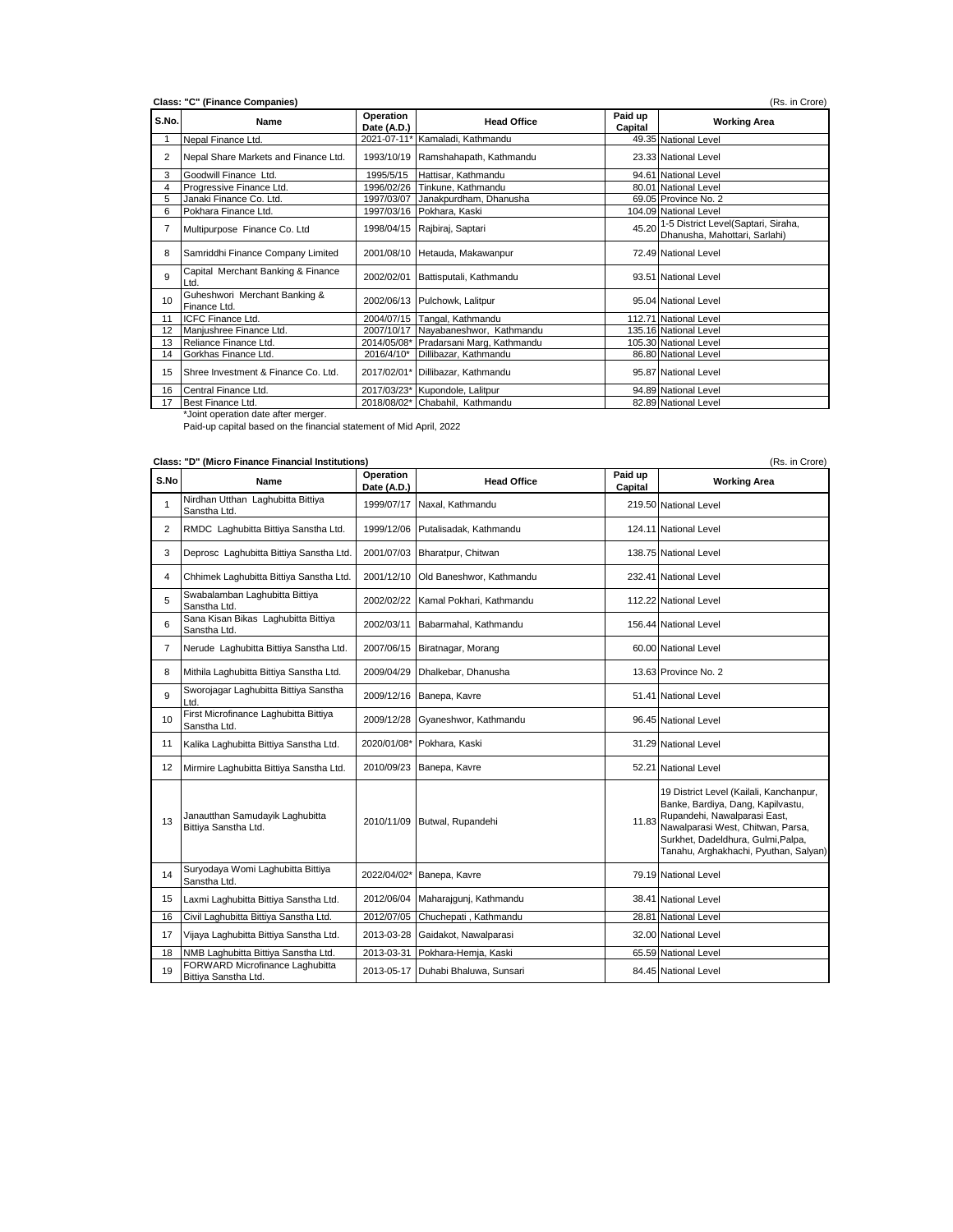| 20 | Global IME Laghubitta Bittiya Sanstha<br>Ltd.            | 2013-05-19  | Pokhara, Kaski                        |       | 55.26 National Level                                                                                                                                          |
|----|----------------------------------------------------------|-------------|---------------------------------------|-------|---------------------------------------------------------------------------------------------------------------------------------------------------------------|
| 21 | Mahuli Laghubitta Bittiya Sanstha Ltd.                   | 2020/11/23* | Bakdhuwa, Saptari                     |       | 28.22 National Level                                                                                                                                          |
| 22 | Meromicrofinance Laghubitta Bittiya<br>Sanatha Ltd.      |             | 2013-07-18 Battar, Nuwakot            |       | 120.00 National Level                                                                                                                                         |
| 23 | Samata Gharelu Laghubitta Bittiya<br>Sanatha Ltd.        | 2021-04-15* | Banepa, Kavrepalanchowk               |       | 34.27 National Level                                                                                                                                          |
| 24 | RSDC Laghubitta Bitiya Sanstha Ltd.                      | 2013-09-11  | Butwal, Rupandehi                     |       | 80.52 National Level                                                                                                                                          |
| 25 | Samudayik Laghubitta Bitiya Sanstha<br>Ltd.              |             | 2014-04-13 Banepa, Kavre              |       | 4-10 District Level (Sindhupalchowk,<br>Kavrepalanchowk, Dolakha,<br>13.20 Ramechhap,<br>Solukhumbu, Okhaldhunga, Nuwakot,<br>Khotang, Bhojpur, Sankhuasabha) |
| 26 | National Microfinance Laghubitta Bittiya<br>Sanstha Ltd. | 2021-07-14  | Nilkantha, Dhading                    |       | 58.67 National Level                                                                                                                                          |
| 27 | Grameen Bikas Laghubitta Bittiya<br>Sanstha Ltd.         |             | 2014/08/15* Butawal, Rupandehi        |       | 98.25 National Level                                                                                                                                          |
| 28 | WEAN Nepal Laghubitta Bittiya Sanstha                    |             | 2021-11-01* Phataksila, Sindhupalchok |       | 7.61 Province No. 3                                                                                                                                           |
| 29 | Unnati Sahakarya Laghubitta Bittiya<br>Sanstha Ltd.      | 2020/07/10* | Siddarthanagar, Rupandehi             |       | 22.90 National Level                                                                                                                                          |
| 30 | NADEP Laghubitta Bittiya Sanstha Ltd.                    | 2015/05/15  | Gajuri, Dhading                       |       | 48.58 National Level                                                                                                                                          |
| 31 | Support Laghubitta Bittiya Sanstha Ltd.                  |             | 2015-07-12 Hasposa, Itahari           |       | 8.58 Province No. 1                                                                                                                                           |
| 32 | Aarambha Chautari Laghubitta Bittiya<br>Sanstha Ltd.     |             | 2021-11-16* Banepa, Kavre             |       | 36.71 National Level                                                                                                                                          |
| 33 | Asha Lagubitta Bittiya Sastha Ltd.                       | 2016-08-29  | Madanpur Nuwakot                      |       | 33.39 National Level                                                                                                                                          |
| 34 | Gurans LaghuBitta Bittiya Sastha Ltd.                    | 2016-11-16  | Dhankutabazaar, Dhankuta              |       | 9.75 Province No. 1                                                                                                                                           |
| 35 | Ganapati Laghubitta Bittiya Sastha Ltd.                  | 2016-12-09  | Shuklagandaki, Tanahu                 |       | 15.16 National Level                                                                                                                                          |
| 36 | Infinity Laghubitta Bittiya Sanstha Ltd                  | 1900-01-09  | Gaidakot, Nawalparasi                 |       | 41.45 National Level                                                                                                                                          |
| 37 | Adhikhola Laghubitta Bittiya Sanstha<br>Ltd.             |             | 2017-02-12 Bhirkot, Syangja           | 10.00 | 4-10 District Level (Syangja, Kaski,<br>Lamjung, Tanahu, Nawalparasi,<br>Rupandehi, Palpa, Arghakhachi,<br>Gulmi, Kapilvastu)                                 |
| 38 | Swabhiman Laghubitta Bittiya Sanstha<br>Ltd.             | 2017-05-22  | Tilottama, Rupandehi                  |       | 12.18 Provine No. 5                                                                                                                                           |
| 39 | Sabaiko Laghubitta Bittiya Sanstha Ltd.                  | 2017-07-14  | Bandipur, Tanahu                      |       | 27.00 National Level                                                                                                                                          |
| 40 | Sadhana Laghubitta Bittiya Sanstha Ltd.                  | 2017-10-30  | Gorkha, Gorkha                        |       | 32.12 National Level                                                                                                                                          |
| 41 | NIC Asia Laghubitta Bittiya Sanstha Ltd.                 | 2021/03/21* | Bherimalika, Jajarkot                 |       | 173.94 National Level                                                                                                                                         |
| 42 | Naya Sarathi Laghubitta Bittiya Sanstha<br>Ltd.          |             | 2020/09/21* Banepa, Kavre             |       | 25.50 National Level                                                                                                                                          |
| 43 | Manakamana Smart Laghubitta Bittiya<br>Sanstha Ltd.      | 2020/07/26* | Siddarthanagar, Ruphandehi            |       | 14.17 Provine No. 5                                                                                                                                           |
| 44 | Summit Laghubitta Bittiya Sanstha<br>Limited             | 2020/09/22* | Gorkha, Gorkha                        |       | 49.40 National Level                                                                                                                                          |
| 45 | Buddha Jyoti Laghubitta Bittiya Sanstha<br>Ltd.          | 2018-06-20  | Lumbini Sanskritik, Rupundehi         |       | 4-10 District Level(Palpa,<br>1.20 Arghakhanchi, Gulmi, Baglung,<br>Rupundehi, Nawalparasi, Kapilbastu,<br>Mustang, Myagdi, Rukum)                            |
| 46 | Samaj Laghubitta Bittiya Sanstha Ltd.                    | 2018-05-15  | Malangawa, Sarlahi                    | 2.00  | 1-3 District Level (Sarlahi, Mahottari,<br>Dhanusha)                                                                                                          |
| 47 | Mahila Laghubitta Bittiya Sanstha Ltd.                   | 2018-10-18  | Banepa, Sanga, Kavrepalanchok         |       | 14.75 National Level                                                                                                                                          |
| 48 | Manushi Laghubitta Bittiya Sanstha Ltd.                  | 2018-11-17  | Banepa, Bhaisepati, Kavrepalanchok    |       | 10.94 National Level                                                                                                                                          |
| 49 | Adarsha Laghubitta Bittiya Sanstha Ltd.                  | 2018-12-16  | Banepa, Kavrepalanchok                |       | 1.40 Province No. 3                                                                                                                                           |
| 50 | Unique Nepal Laghubitta Bittiya<br>Sanstha Ltd.          | 2022/01/14* | Kohalpur, Banke                       | 11.06 | 4 - 10 District (Bardiya, Banke, Kailali,<br>Kanchanpur, Dang,<br>Kapilbastu, Rupandehi, Nawalparasi,<br>Surkhet. Dadeldhura)                                 |
| 51 | Jalpa Samudayik Laghubitta Bittiya<br>Sanstha Limited    | 2020-12-01* | Pokhara, Kaski                        |       | 16.00 National Level                                                                                                                                          |
| 52 | Rastra Utthan Laghubitta Bittiya<br>Sanstha Limited      | 2019-02-20  | Banepa, Kavrepalanchok                |       | 26.00 National Level                                                                                                                                          |
| 53 | Upakar Laghubitta Bittiya Sanstha<br>Limited             | 2019-03-27  | Kohalpur, Banke                       |       | 4.20 Province No. 5                                                                                                                                           |
| 54 | Dhaulagiri Laghubitta Bittiya Sanstha<br>Limited         | 2019-02-19  | Baglung -2, Baglung                   |       | 7.00 National Level                                                                                                                                           |
| 55 | CYC Nepal Laghubitta Bittiya Sanstha<br>Limited          |             | 2021-07-13* Baglung -3, Baglung       |       | 8.21 National Level                                                                                                                                           |
| 56 | NESDO Samriddha Laghubitta Bittiya<br>Sanstha Limited    | 2019-03-05  | Kushma, Parbat                        |       | 25.50 National Level                                                                                                                                          |